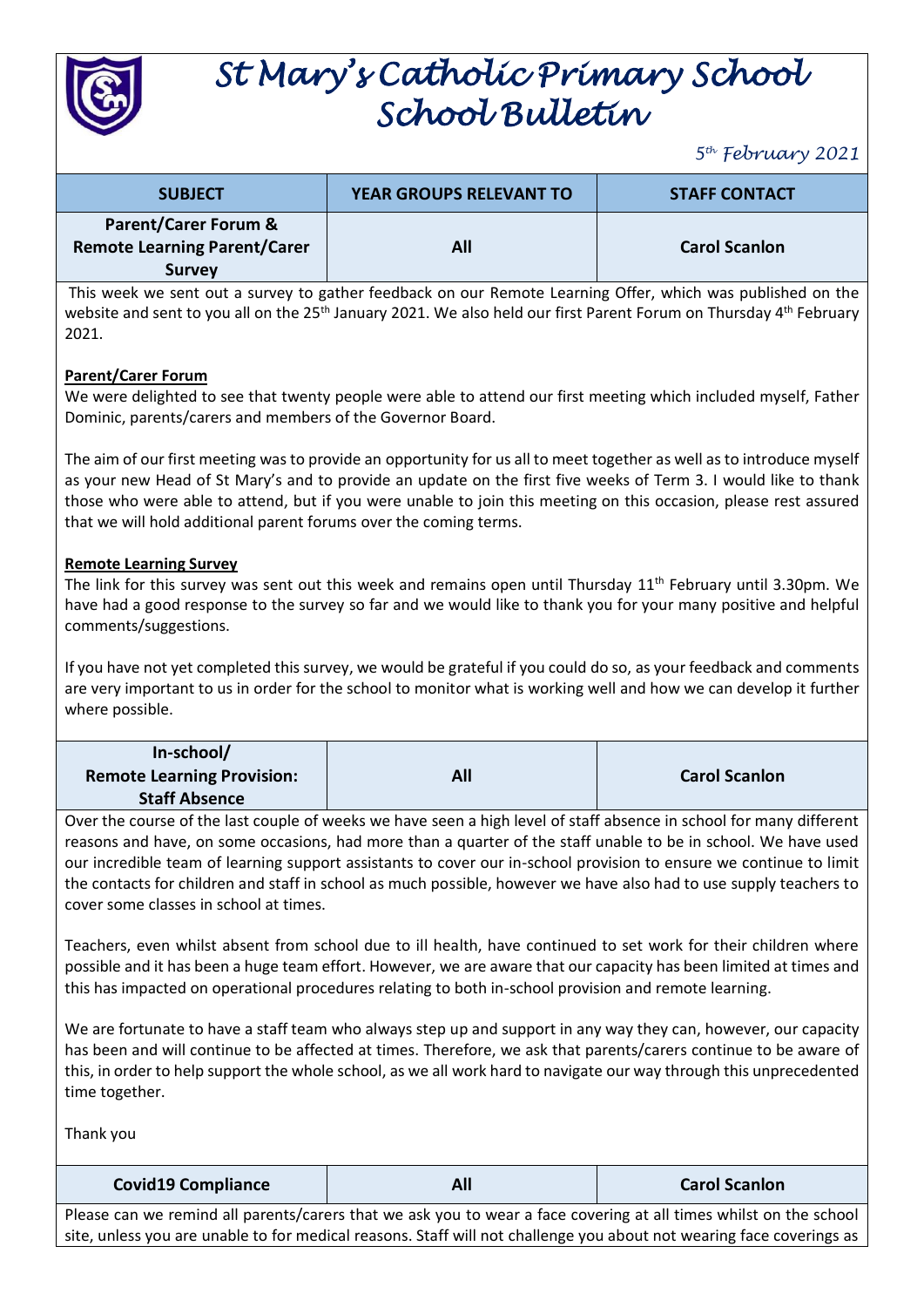we are expecting people to be responsible and wear a mask or visor if able to. Thank you for helping to keep everyone safe by following this expectation.

| <b>Good Bye and Good Luck Mrs</b> | All | <b>Carol Scanlon</b> |
|-----------------------------------|-----|----------------------|
| <b>McKenzie!</b>                  |     |                      |

It is with great sadness that we inform you of Mrs McKenzie's departure from the St Mary's Team. Mrs McKenzie will be leaving us, after six and a half years working at the school, to begin a very exciting new adventure with her family in Melbourne, Australia. Mrs McKenzie started at the school as an INA (Individual Needs Assistant), then went on to take over the speech and language provision at the school, worked as part of the Inclusion Team and in recent years added in some class-based support as well.

She has worked with children across the school for many years and will be greatly missed as part of both the Whole School Team and the Inclusion Team. However, we are confident that Mrs McKenzie, her husband, three children and dogs will all settle quickly into their new life down under. They have been planning this big move for a couple of years and their patience and perseverance in making this dream happen has been tested to the limits during the global pandemic. However, they now have flights booked and will be flying off in a few weeks' time. We wish them all the very best and look forward to hearing from them again soon with news of their adventure. If any children or parents/carers wish to send Mrs McKenzie any messages please contact her directly: [gemmamc@stmarysrc.e](mailto:gemmamc@stmarysrc.e-sussex.sch.uk)[sussex.sch.uk](mailto:gemmamc@stmarysrc.e-sussex.sch.uk)

**Speech and Language Provision All Carol Scanlon**

I am pleased to announce that Mrs Pallant has kindly agreed to take over the Speech and Language Provision at St Mary's from Mrs McKenzie. They have been working together on the transition to ensure that this provision can continue after Mrs McKenzie's departure. I am confident that Mrs Pallant will do well in this exciting new role and I am so pleased to welcome her to the Inclusion Team, which we will continue to develop over the coming weeks and months.

| <b>Pupil/Parent/Teacher</b> | All | <b>Carol Scanlon</b> |
|-----------------------------|-----|----------------------|
| <b>Consultations</b>        |     |                      |

We plan to hold Pupil/Parent/Teacher Consultations at the end of term four / beginning of term five, depending on when all children return to school following an easing of national lockdown restrictions. The PPT Consultations will be conducted by phone, as they were in the autumn term. Further details and more information will be made available towards the end of term four.

| Safer Internet Day Tuesday 9th | All | <b>Carol Scanlon</b> |
|--------------------------------|-----|----------------------|
| <b>February 2021</b>           |     |                      |

With many children across the world continuing to learn remotely during the pandemic, there has never been a better time for parents/carers to get involved in the education of their children in the safe use of the internet. The UK Safer Internet Centre has produced some fantastic resources for parents/carers and children to support understanding of safe internet engagement. Please check out the following link to take you to the Centre's Safer Internet Day home page and have a look around. There will be something there of interest to both you and your child/children and even a small amount of time spent engaging with this site will help to keep your child/children safer online.

<https://www.saferinternet.org.uk/safer-internet-day/2021>





**Safer Internet Day - Top Tips for use with 3 - 7s**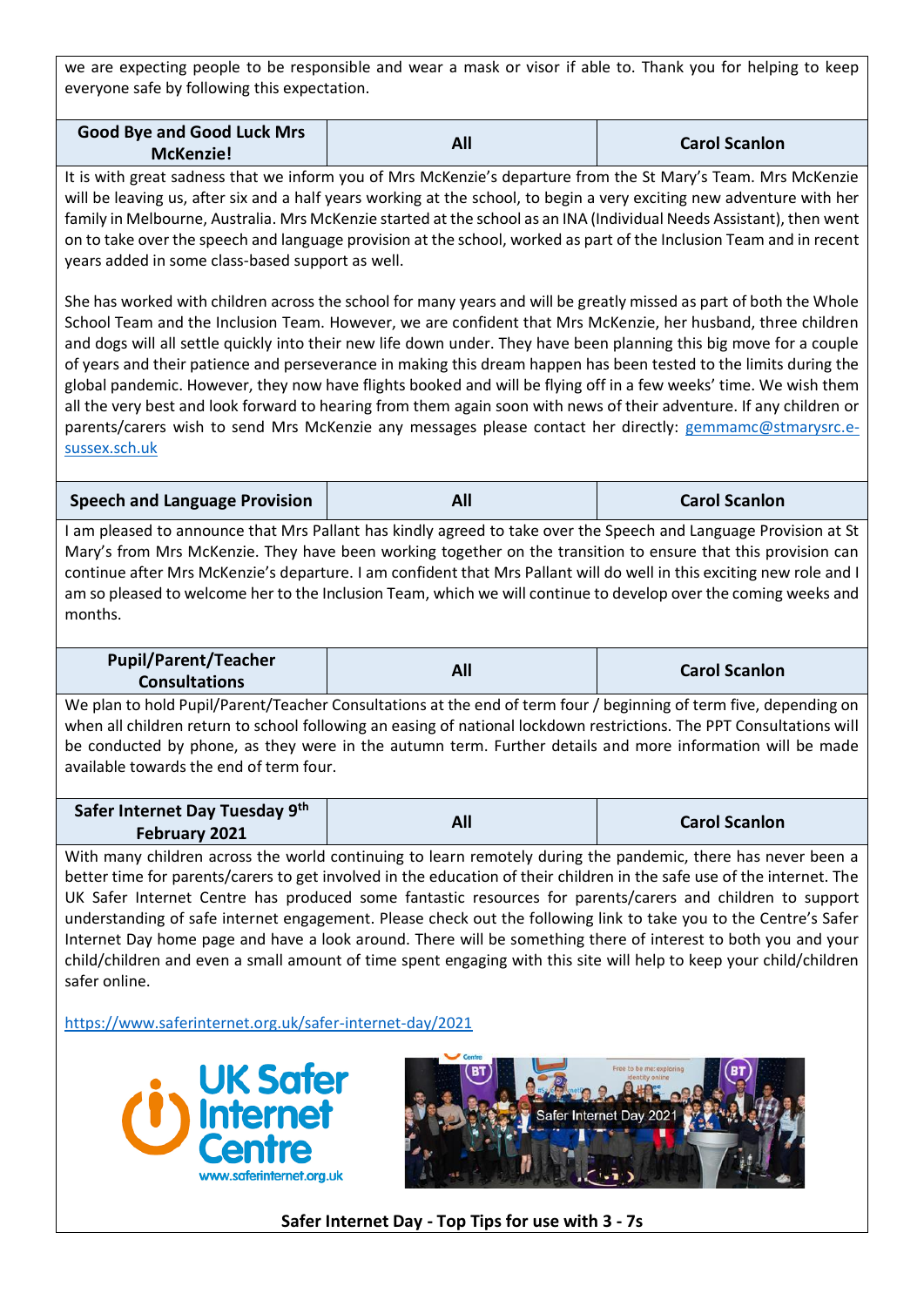Safer Internet Day is coming up next week on Tuesday 9<sup>th</sup> February 2021. For those of you with children aged between 3 and 7 years old why not check out the following link for some great tips about how to support your young children to engage safely with the internet.

[https://www.saferinternet.org.uk/safer-internet-day/safer-internet-day-2021/safer-internet-day-2021-top](https://www.saferinternet.org.uk/safer-internet-day/safer-internet-day-2021/safer-internet-day-2021-top-tips/safer-internet-day-2021)[tips/safer-internet-day-2021](https://www.saferinternet.org.uk/safer-internet-day/safer-internet-day-2021/safer-internet-day-2021-top-tips/safer-internet-day-2021)

### **Safer Internet Day - Films for 5 - 11s**

For children aged between 5 and 11 years old there are a selection of films that have been created to support them in developing their understanding of safe internet use. Please can I ask that parents/carers review all videos before sharing them with their children. Thank you.

[https://www.saferinternet.org.uk/safer-internet-day/safer-internet-day-2021/i-am-educator/safer-internet-day-](https://www.saferinternet.org.uk/safer-internet-day/safer-internet-day-2021/i-am-educator/safer-internet-day-films/films-5-11-year)

| films/films-5-11-year |
|-----------------------|
|                       |

| <b>Concerned About a Child?</b> | All | <b>Liz Hills</b> |
|---------------------------------|-----|------------------|
|---------------------------------|-----|------------------|

Unfortunately, the lockdown situation increases the vulnerability of many children in our society. As citizens we have a duty to ensure that we do all we can to protect and safeguard the most vulnerable. If you have concerns about a child, or if you are a child in need of help, please contact the NSPCC where there are people trained and ready to offer support, advice and help as needed.

## **Helplines**

[Help for adults concerned about a child](https://www.nspcc.org.uk/keeping-children-safe/reporting-abuse/) Call us on [0808 800 5000](tel:0808%20800%205000)

[Help for children and young people](http://www.childline.org.uk/) Call Childline on [0800 1111](tel:0800%201111)

## For supporter, donation and fundraising queries Call us on [020 7825 2505](tel:02078252505)

If you are concerned about a child or children from the St Mary's Catholic School community please do not hesitate to contact the Safeguarding Team in confidence either by phone or email.

Call the school office and ask to speak to Carol Scanlon, Liz Hills or Kate White: 01892 655 291 Email the Safeguarding Team directly: [dsl@stmarysrc.e-sussex.sch.uk](mailto:dsl@stmarysrc.e-sussex.sch.uk)

# **There are people who can help. Do not stay silent.**

| <b>ISEND Education Psychology</b> | <b>Parents and Carers of children</b> | <b>Liz Hills</b> |
|-----------------------------------|---------------------------------------|------------------|
| <b>Service Helpline</b>           | with SEND                             |                  |

Further to the helpline offered last May onwards, from now until the end of March 2021, the ISEND Education Psychology service is offering a new parents and carers helpline. The helpline will be available to parents and carers of children with SEND to talk with Education Psychologists (EPs) about various areas of concern, including setting routines, positive behaviour, wellbeing and more. Parents and carers of children with SEND will need to leave their name and telephone number as well as a very brief description of the kind of support they're looking for and need. Please note that the service is not to be used for complaints or enquiries about EHCP processes. The ISEND phone number to contact is: 01273 481967. An Education Psychologist will call the parent/carer back between 2pm and 4pm on the next Monday, Wednesday or Friday that is available.